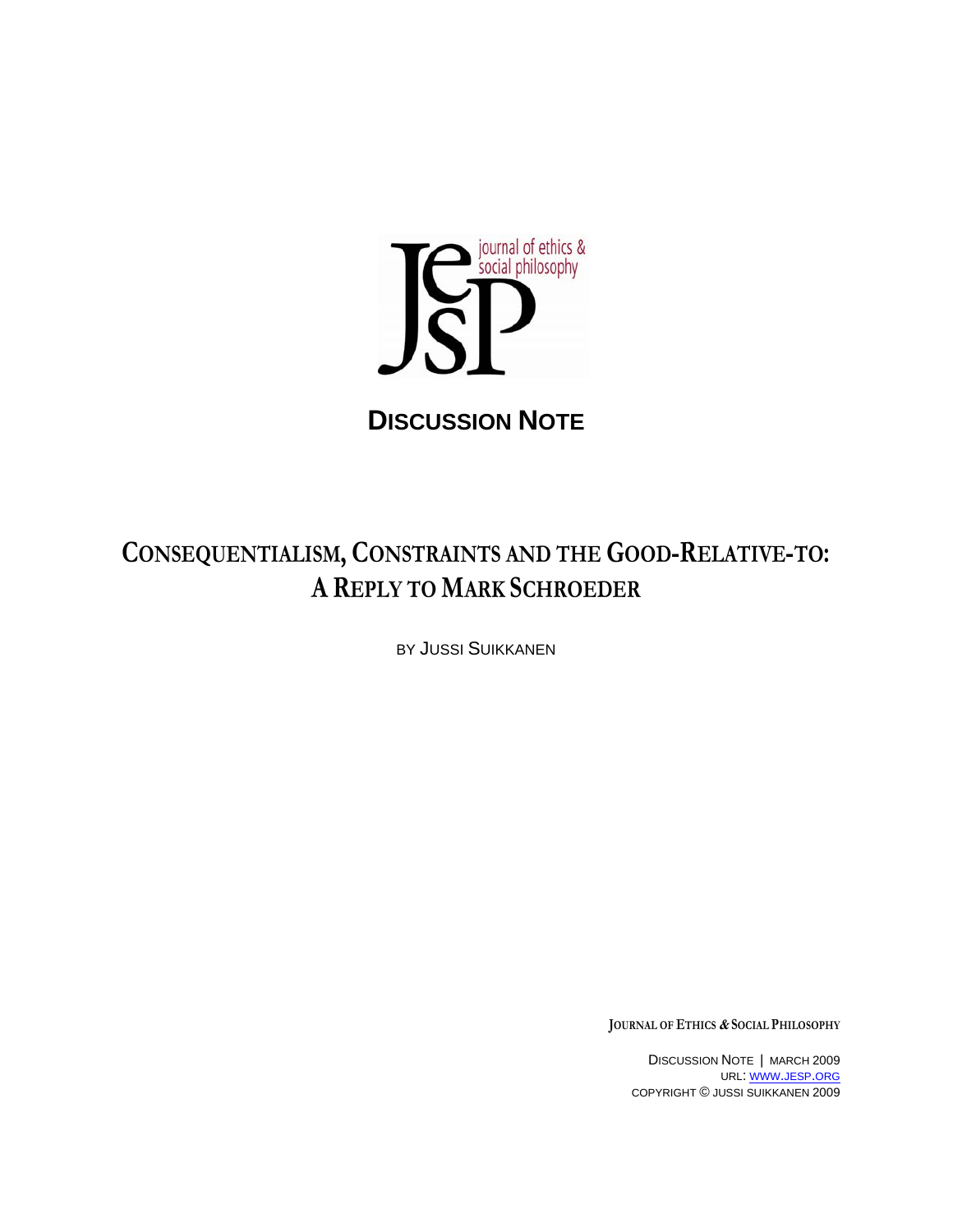### **Consequentialism, Constraints and the Good-Relative-to: A Reply to Mark Schroeder**<sup>∗</sup>

Jussi Suikkanen

ARK SCHROEDER HAS ARGUED THAT certain new forms of consequentialism cannot accommodate moral constraints by using the idea of what is good-relative-to-an-agent.1 MARK SCHROEDER HAS ARGUED THAT certain new forms of consequentialism cannot accommodate moral constraints by using the idea of what is good-relative-to-an-agent.<sup>1</sup> In this discussion note, I will show how a version of the account of value can be used to meet Schroeder's challenge.

#### **1. Consequentialism and Constraints**

1

Consequentialist theories have two elements. According to the axiological element, agents' options can always be ranked in terms of how much aggregate value their consequences have. The second, normative element then stipulates that an act is right if and only if the agent does not have an option that would have a higher evaluative ranking. Views of this kind seem to suffer from a serious flaw.2

Intuitively, there are moral constraints. They prohibit the kinds of actions which one should not do even when they would have the best consequences. So, for example, you should not kill an innocent human being even when doing so would have the best consequences on balance (except perhaps when doing so would avoid a catastrophe).

Consequentialists try to accommodate such constraints by finessing their axiologies.3 Previously, the value of the consequences of all actions was assessed from a universal perspective. Thus, an outcome was taken always to be better, for instance, the more it contained general well-being. However, the new consequentialists propose that we should rank states of affairs according to how good they are *relative to* agents. This means that the same states of affairs can be very good-relative-to-x whilst less good-relative-to-y.

<sup>∗</sup> I thank the anonymous referee of *JESP*, Julia Driver, Guy Fletcher, Jonas Olson, Douglas Portmore and my audiences at the 2008 BPPA and Open Minds conferences for their helpful comments.

<sup>1</sup> See Mark Schroeder, "Teleology, Agent-Relative Value, and the 'Good'," *Ethics* 117

<sup>(2007): 265–295. 2</sup> See Bernard Williams, "A Critique of Utilitarianism," in *Utilitarianism: For and Against*, eds. J. Smart and B. Williams (Cambridge: Cambridge University Press, 1973).

<sup>3</sup> See Campbell Brown, "Consequentialise This," an unpublished manuscript; Krister Bykvist, "Utilitarian Deontologies? On Preference Utilitarianism and Agent-Relative Value," *Theoria* 62 (1996): 124–143; James Dreier, "The Structure of Normative Theories," *Monist* 76 (1993): 22–40; Jennie Louise, "Relativity of Value and the Consequentialist Umbrella," *Philosophical Quarterly* 54 (2004): 518–536; Douglas Portmore, "Consequentializing Moral Theories," *Pacific Philosophical Quarterly* 88 (2007): 39–73 and "Combining Teleological Ethics with Evaluator Relativism: A Promising Result," *Pacific Philosophical Quarterly* 86 (2005): 95–113; Amartya Sen, "Evaluator Relativity and Consequential Evaluation," *Philosophy and Public Affairs* 12 (1983): 113–132; and Michael Smith, "Neutral and Relative Value after Moore," *Ethics* 113 (2003): 576–598, and "Two Kinds of Consequentialism," an unpublished manuscript.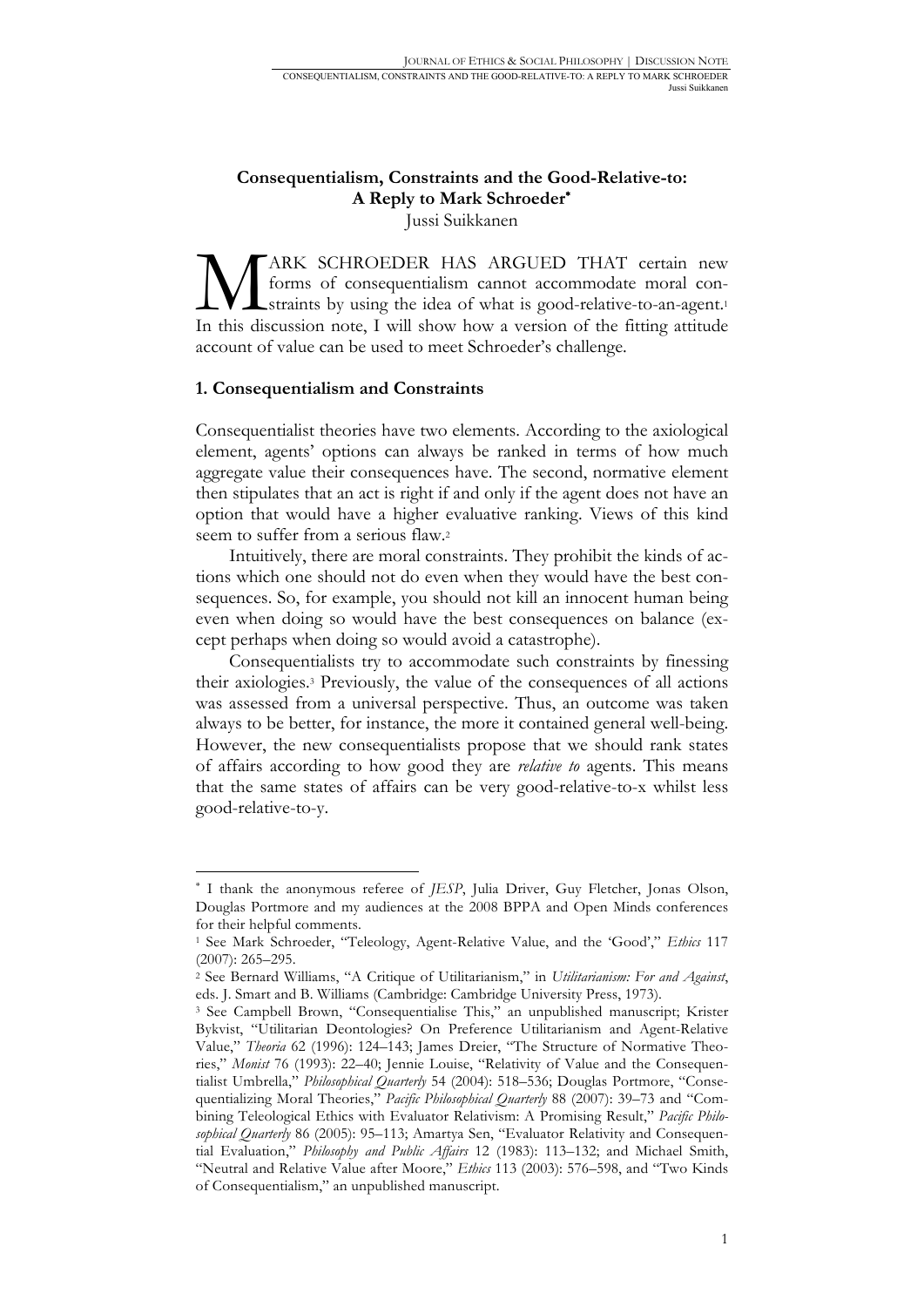This axiological move enables consequentialists to have constraints. They can say that doing an action which is ruled out by a constraint is bad-relative-to-the-agent. If the agent ought to do the actions the consequences of which are the best-relative-to-her, then she should not act in the way that falls under the constraint. She should not act in this way even if doing so would have the best consequences *simpliciter*. For instance, that other people end up killing innocents need not be as badrelative-to-x as it is that *x* kills an innocent. Therefore, in order to maximise goodness-relative-to-x, x should not kill innocents in order to prevent killings by others even if that would make things go best *simpliciter*.4

#### **2. Schroeder's Criticism of the Good-Relative-to**

Mark Schroeder challenges this consequentialist attempt to accommodate constraints.5 He argues that the consequentialists have failed to explain what it is for states of affairs to be good-relative-to-an-agent. Without such an explanation, the new forms of consequentialism will remain unmotivated.

Schroeder admits that the traditional and the new versions of consequentialism are structurally alike. Both are based on the idea that every agent ought to bring about the state of affairs that is ranked first in the evaluative assessment of options. However, in the traditional consequentialist framework, we can explain what the ranking of the states of affairs represents: the ordinary, universal "better than" relation. And, it seems almost trivially true that we ought to bring about better states of affairs rather than worse ones.<sup>6</sup> However, the new consequentialists cannot say this. They give distinct rankings of states of affairs relative to every agent. The question is what do these rankings represent and why should agents bring about the states of affairs that are on top of them?

In order to answer these questions, we should have some pretheoretical understanding of what it is for one state of affairs to be betterrelative-to-an-agent than another. It should relate the good-relative-to to

<sup>4</sup> In order to accommodate constraints, the consequentialist will also have to make value relative to times. Otherwise agents will not be constrained to murder in order to prevent themselves murdering more in the future. See Louise, "Relativity of Value," sec. 6, and Smith, "Two Kinds."

<sup>5</sup> See Schroeder, "Teleology."

<sup>6</sup> See, for instance, Philip Pettit, "The Consequentialist Perspective," in M. Baron, M. Slote and P. Pettit eds., *Three Methods of Ethics* (Oxford: Blackwell, 1997), 128. Some philosophers think the rationality of all practical deliberation should be assessed by using the basic idea of maximizing some value. As a result, some theories of prudence are structurally identical with the consequentialist theories of morality. The former views consider the action's consequences to the agent's all time-slices, whereas the latter views consider the consequences to all agents. Thus, what one ought to do prudentially according to these views would be to bring about the states of affairs that are the best for one over one's whole life. Intuitively this is right. If one wants to be prudential, one ought to pick \$1,000 instead of \$5 given the choice even if one would get the \$1,000 later. If one holds this view, there will be interesting questions about how we should compare what we ought to do prudentially to what we ought to do (*simpliciter* or "morally") according to the consequentialist view (see Henry Sidgwick, *The Methods of Ethics*  (London: MacMillan, 1874), 473).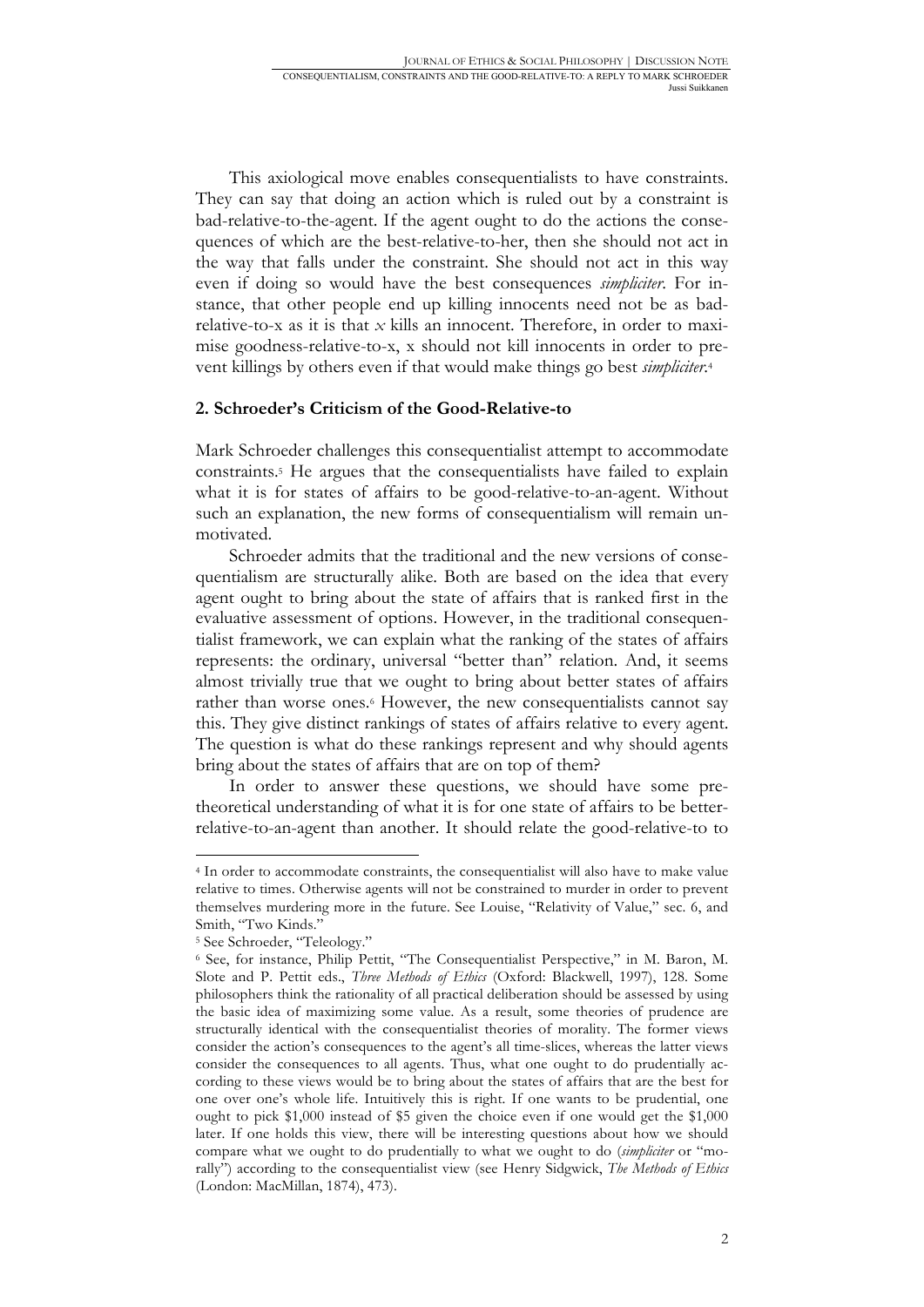our grasp of the ordinary notion of goodness and show why agents ought to be concerned about the agent-relative good. But, Schroeder claims, we lack such understanding.

For instance, there is no way of explaining what "good-relative-to-x" is in ordinary language using the term "good." Expressions such as "good for" or "good from the point of view of x" fail here. Keeping a promise may be costly for me and, therefore, not good for me or good from my perspective. People who defend the new forms of consequentialism would still have to say that keeping the promise would be good-relativeto-me in order to be able to say that it is something I ought to do. This seems to indicate that the new consequentialists fail to give an explanation of the agent-relative good which plays a crucial role in the theory in terms of the ordinary notion of good.7

#### **3. Schroeder's Objection to the Fitting Attitude Reply**

Schroeder, however, offers some hope for the new consequentialists. He admits that a solution proposed by Douglas Portmore is on the right track.8 Portmore suggests that we should adopt Thomas Hurka's understanding of the good-relative-to to explain what this form of value has in common with ordinary goodness.9 According to this proposal, we should use the so-called *fitting attitude* account of value to understand both the good and the good-relative-to.

The fitting attitude accounts of value begin from the attitudes of valuing, such as admiring, preferring and protecting objects. To be good for an object is then for it to be a fitting object of the valuing attitudes. For an object to be good *simpliciter* is for it to be fittingly valued by everyone. In contrast, for an object to be good-relative-to-an-agent is for it to be fittingly valued by that agent. Traditional consequentialism would then be the view that we ought to bring about the states of affairs that are fittingly valued by everyone. The new consequentialism would, in contrast, be the view that every agent ought to bring about the state of affairs that are fittingly valued by her.

Schroeder argues that this account of value cannot (i) be simultaneously true of both the good *simpliciter* and the good-relative-to-an-agent, and also (ii) save the moral constraints.<sup>10</sup>

Any account of good would need to make sense of the relational property of "being better than." After all, being a good object just is be-

<sup>7</sup> See also J.R. Wallace, "Reasons, Values, and Agent-Relativity," an unpublished manuscript, sec. 3, and Donald Regan, "Against Evaluator Relativity: A Response to Sen," *Philosophy and Public Affairs* 12 (1983): 93–112, esp. sec. 2.

<sup>8</sup> See Schroeder, "Teleology," p. 292.

<sup>9</sup> See Thomas Hurka, "Moore in the Middle," *Ethics* 113 (2004): 599–628, esp. p. 612, but also Smith, "Two Kinds," Wallace, "Reasons," and J.L.A. Garcia, "Agent-Relativity and the Theory of Value," *Mind* 95 (1986): 242–245. The fitting attitude accounts of value go at least back to Franz Brentano (See *The Origin of Our Knowledge of Right and Wrong*, trans. Roderick Chisholm, (1889, repr., London: Routledge and Kegan Paul, 1969), p. 18).

<sup>10</sup> See Schroeder, "Teleology," p. 293.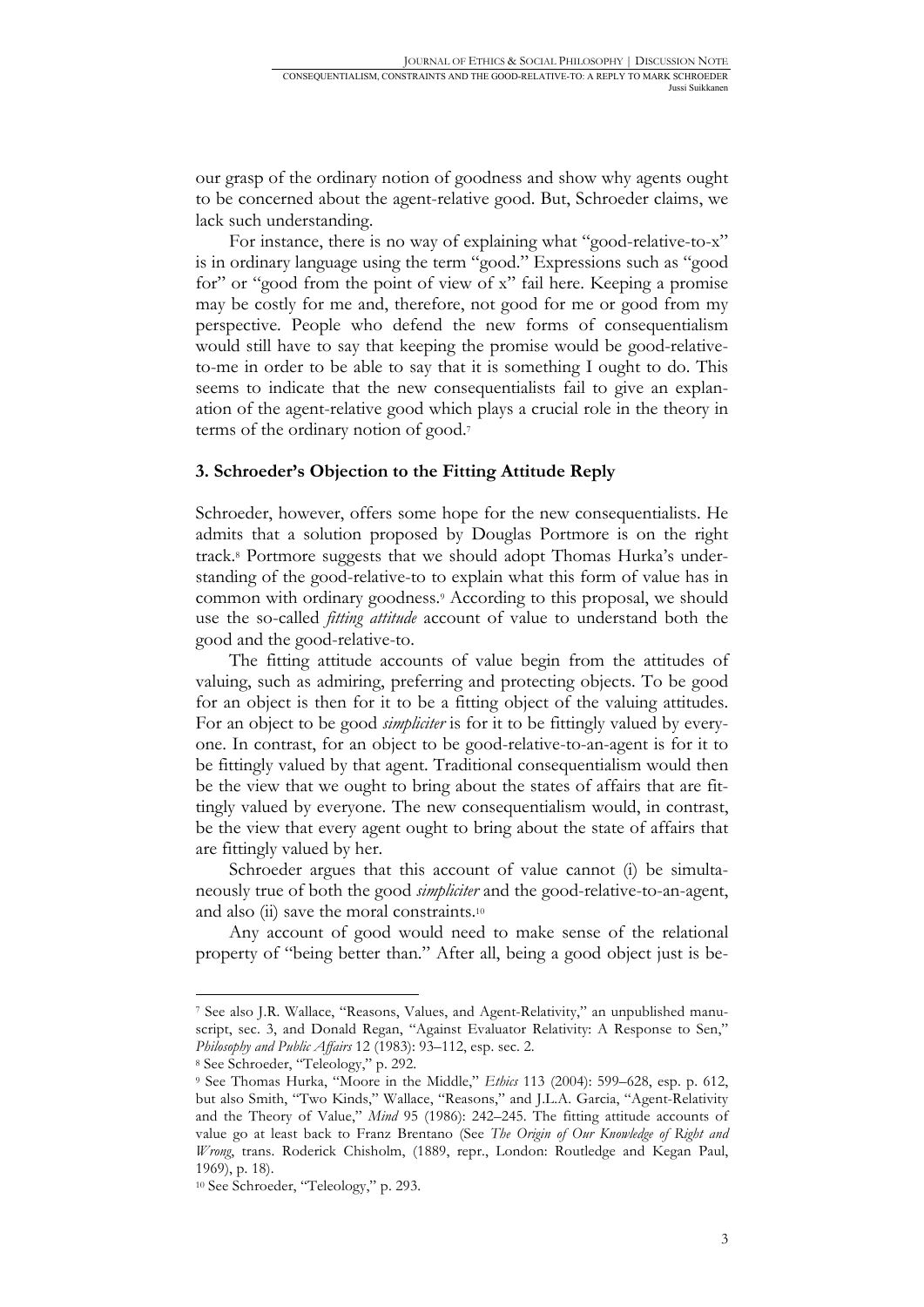ing better than many other objects. The new consequentialists then need a fitting attitude account of also the "being better than" relation. According to the previous suggestion, a is better than b if and only if it is fitting for *everyone* to value a more than b. And, for a to be better-relative-to-x than b, it would have to be fitting for *x* to value a more than b. This combination, however, makes the moral constraints impossible in the considered framework.

Actions ruled out by the constraints would need to have consequences that are the best *simpliciter* but not the best-relative-to-the-agent. Take Joe's action of killing Jill, who would otherwise kill two other people. This action intuitively has the best consequences *simpliciter* because fewer people die and fewer actions of killing are done. But, given that the new consequentialists want to claim that Joe should not do this action, they would need to claim that this action is not the best-relative-to-Joe. On the proposed account, they will be unable to say this.

From the fact that something has the best consequences *simpliciter*, it follows, on this view, that these consequences are best relative to every agent. Thus, the actions that have the best consequences *simpliciter* cannot be but the ones that are also best relative to the agent, Joe, whose actions we are assessing. On this account too then, he, like every one else, must always do what is best *simpliciter*. The fitting attitude account then fails to save the constraints.

#### **4. An Improved Fitting Attitude View**

1

There is a version of the fitting attitude account which can avoid this problem. It rejects the idea that to be good *simpliciter* is to be the fitting object of everyone's valuing attitudes. A better account of the good *simpliciter* can be traced back to the origins of consequentialism.

Early consequentialists thought that when we consider how good *simpliciter* the consequences of actions are we should try to be "strictly impartial … disinterested and benevolent spectator[s]."11 A fitting attitude account of the good *simpliciter* would then state that for states of affairs to be good *simpliciter* is for them to be fitting objects of the valuing attitudes of an impartial spectator. In effect, the good *simpliciter* is reduced to the good-relative-to-an-impartial-spectator.

<sup>11</sup> See Mill, *Utilitarianism*, ch. 2, para. 18. Mill was influenced by the earlier work of David Hume, Francis Hutcheson and Adam Smith. See Francis Hutcheson, *An Inquiry into the Origins of Our Ideas of Beauty and Virtue* (1725), part 2, sec. 1, David Hume, *A Treatise of Human Nature*, eds. David Fate Norton and Mary J. Norton (1739-40; repr., Oxford: Oxford University Press, 2000), especially book 3, part 1, sec. 2, and Adam Smith, *The Theory of Moral Sentiments* (1759, repr., New York: Augustus M. Kelley, 1966), esp. pp. 21–25 and pp. 97–99. For an informative investigation of the previous, see Gilbert Harman, "Moral Agent and Impartial Spectator," in his *Explaining Value and Other Essays in Moral Philosophy* (Oxford: Oxford University Press, 2000): 181–195. For more recent uses of the impartial spectator, see Roderick Firth, "Ethical Absolutism and the Ideal Observer," *Philosophy and Phenomenological Research* 12 (1952): 317–345, and John Harsanyi, "Morality and the Theory of Rational Behaviour," in *Utilitarianism and Beyond*, eds. Amartya Sen and Bernard Williams (Cambridge: Cambridge University Press, 1982): 39–62.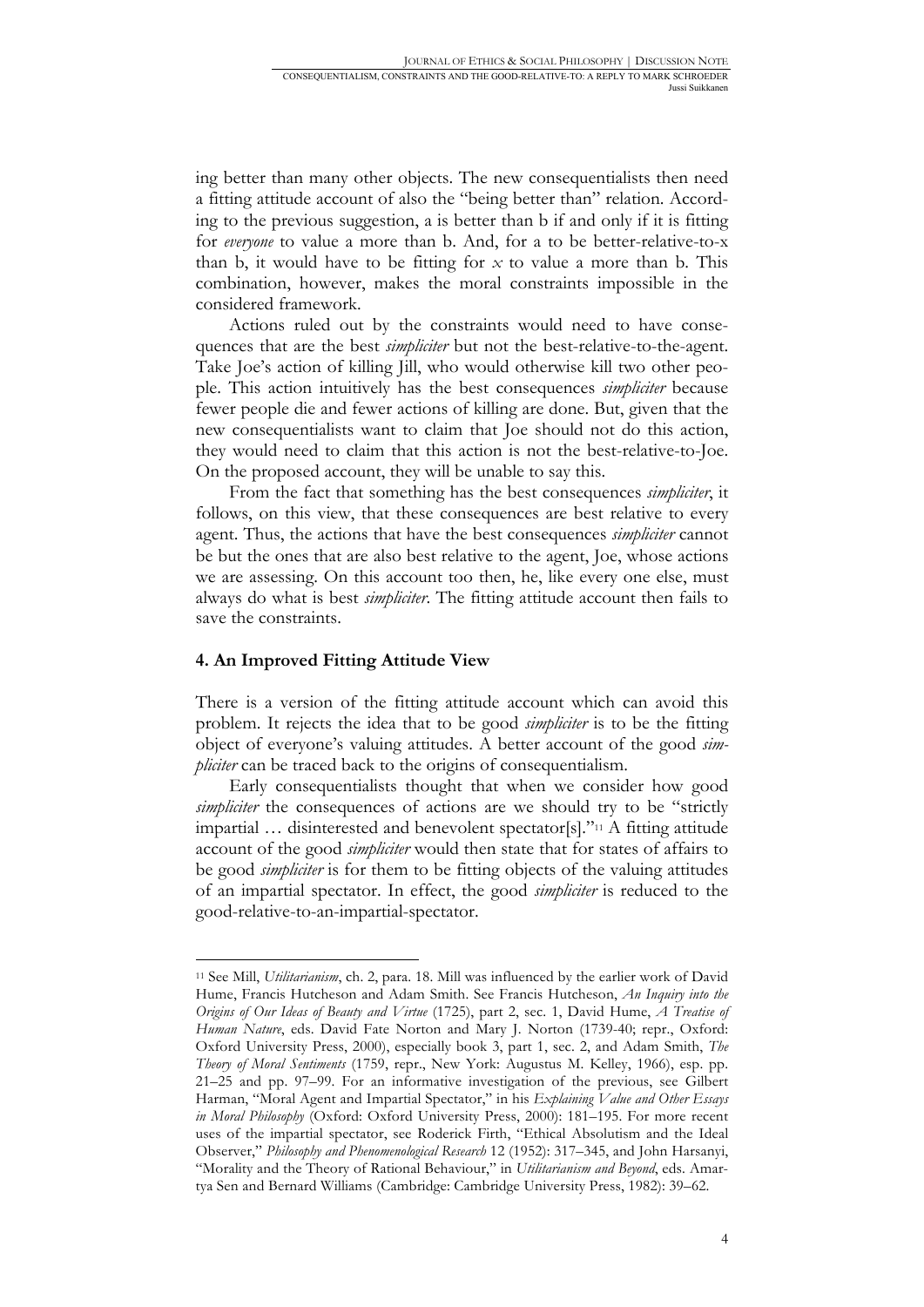A few quick comments are in order about this proposal. First, we must understand the impartial spectator as a merely theoretical construct. No actual person will satisfy the specification of the impartial spectator.

Second, the impartial spectator is of course *impartial*. To guarantee this, we can stipulate that she has no personal relations whatsoever to anyone. As a result, for the impartial spectator, it would be equally fitting to value any two outcomes between which the only difference is that numerically distinct but qualitatively identical individuals occupy the corresponding positions.

Third, the impartial spectator would have to be a mere *spectator*. Thus, none of the evaluated states of affairs would include any agential involvement on her behalf. She does not feature in them herself. This rules out the possibility that it could be more fitting for her to value some states of affairs because of which actions or omissions she does in them.

What makes states of affairs fittingly valued by the impartial spectator, i.e., good *simpliciter*? It has been suggested that considerations such as pleasure, well-being, desire-satisfaction, knowledge, virtue, friendship, achievement, biodiversity and so on merit the valuing attitudes of the impartial spectator. If this is the case, then states of affairs that contain these considerations are good *simpliciter*.

Given that the impartial spectator and the fittingness of her attitudes are characterized in this way, it is easy to see why it would be fitting for the impartial spectator to prefer that Joe kills Jill in the previous case. In it, the impartial spectator would have to compare two possible outcomes. One of them would consist of one act of killing and one death, whereas the second would consist of two acts of killing and two deaths. Given that she has no connections to any of the people involved and no possibility of affecting the situation, it is intuitive to think that she should prefer the first outcome just for the reason that it gives more people a chance of living worthwhile lives.

The new consequentialists should endorse all of this. They can also accept that these very same considerations merit the valuing attitudes of everyone. However, in order to accommodate constraints, they need to argue that the considerations listed above are not the only ones that deserve to be valued by ordinary, situated people.

The new consequentialists have to accept that, for the normal agents, considerations such as personal relations and one's own agential involvement can also affect which states of affairs it is fitting to value. For any individual, it would then be more fitting to value a state of affairs in which one's friend is not harmed or in which one does not kill innocents. As a result, all the considerations that make the valuing attitudes fitting for everyone and the ones that make such attitudes fitting for only particular persons create a distinct evaluative ranking of different states of affairs for every individual. The notions of being good-relative-to-anagent and being better-than-relative-to-an-agent represent just these rankings.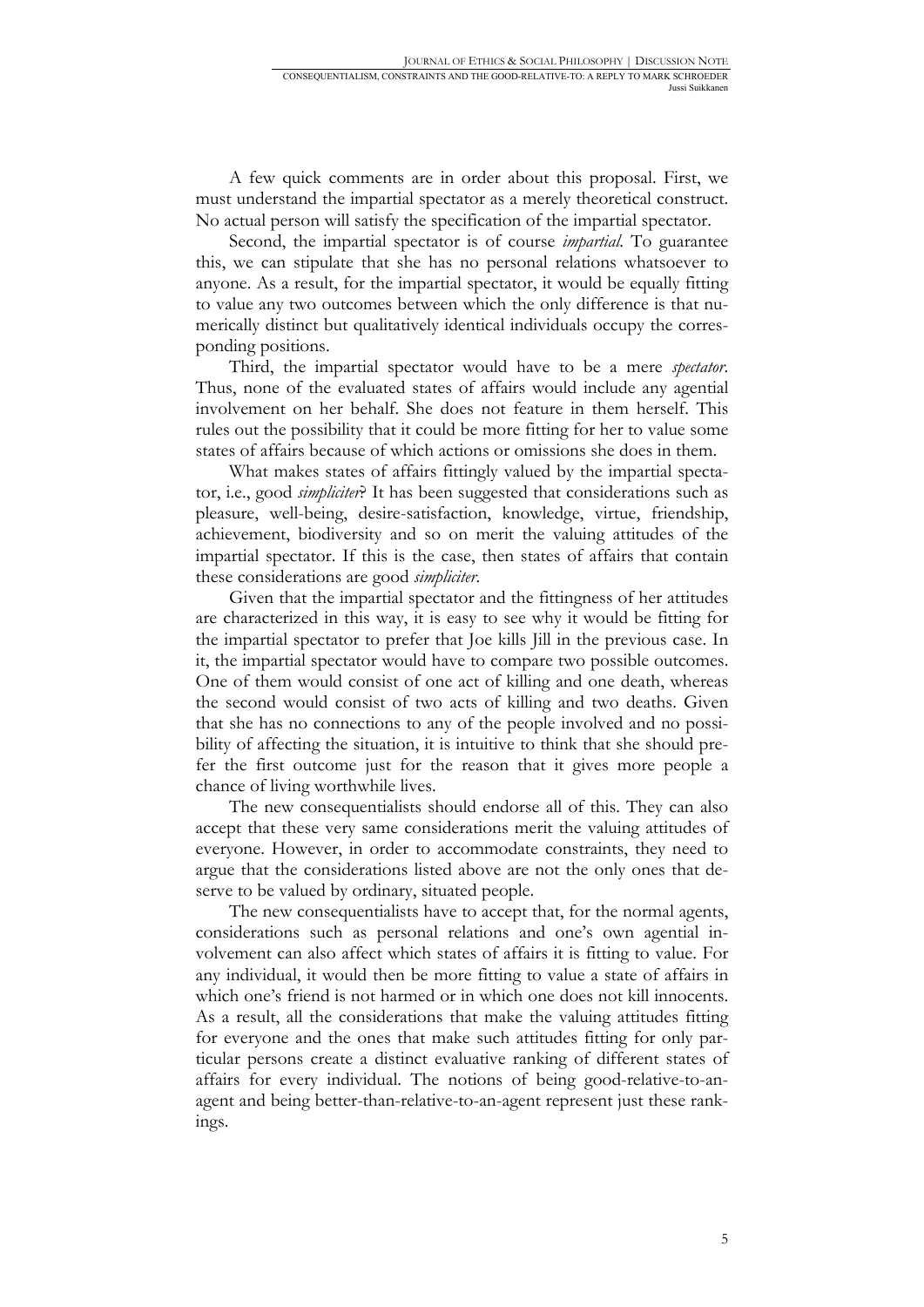#### **5. The Consequentialist Constraints**

We then have a unified account of the good and the good-relative-to to answer one-half of Schroeder's challenge. This account also creates room for moral constraints, the actions that have consequences that are the best *simpliciter* but not the best-relative-to-the-agent.

Consider Joe's action of killing Jill which would bring about a state of affairs that is first in the impartial spectator's ranking. This is because of the considerations, such as the number of future worthwhile lives, that, for her, make this state of affairs worth preferring over any other state of affairs. This state of affairs can include other considerations which lower its placing in the evaluative ranking of the outcomes relative to Joe. We might think that the fact that Joe has to commit an act of killing in order to bring about the previous outcome makes it the case that it is not fitting for him to prefer this outcome over the one in which Jill kills two.

As this example illustrates, it could be fitting for the situated agent to prefer some other state of affairs than the one that is first in the impartial spectator's list. The state of affairs that is best *simpliciter* can, for instance, include the agent herself killing innocents to avoid other killings. Therefore, this state of affairs can be the best *simpliciter* and yet not the bestrelative-to-the-agent. According to the new consequentialist views, the agent should therefore not do what is best *simpliciter*. Contrary to what Schroeder claims, there can then be consequentialist constraints.

#### **6. An Objection and a Reply**

There is an objection to the previous solution worth discussing.12 The role of the impartial spectator in this proposal is to rank whole states of affairs on the basis of the considerations that make it fitting for her to prefer some states of affairs over others. One state of affairs is then better than another if it is fitting for the impartial spectator to prefer it of the two.

Let us return to Joe. It seems like he cannot have the same preferences as the impartial spectator. In his case, it is fitting for the impartial spectator to prefer the states of affairs in which fewer killings occur over the ones in which more killings take place. If it were fitting for Joe to do the same, then he could not simultaneously prefer the states of affairs in which he does not kill over the ones in which Jill kills more people. Yet it must be fitting for him to prefer such states of affairs for there to be a moral constraint for him not to kill.

Joe cannot thus share all the comparative evaluative attitudes of the impartial spectator. But, it could be claimed that, for this reason, he cannot care about which states of affairs are better *simpliciter* than others. After all, if he really cared about the good *simpliciter*, he would allegedly have the same preferences as the impartial spectator. This conflicts with the intuition that everyone should be able to care about that and not merely about the good-*simpliciter*-making considerations.

<sup>12</sup> I thank the anonymous referee of *JESP* for raising this objection.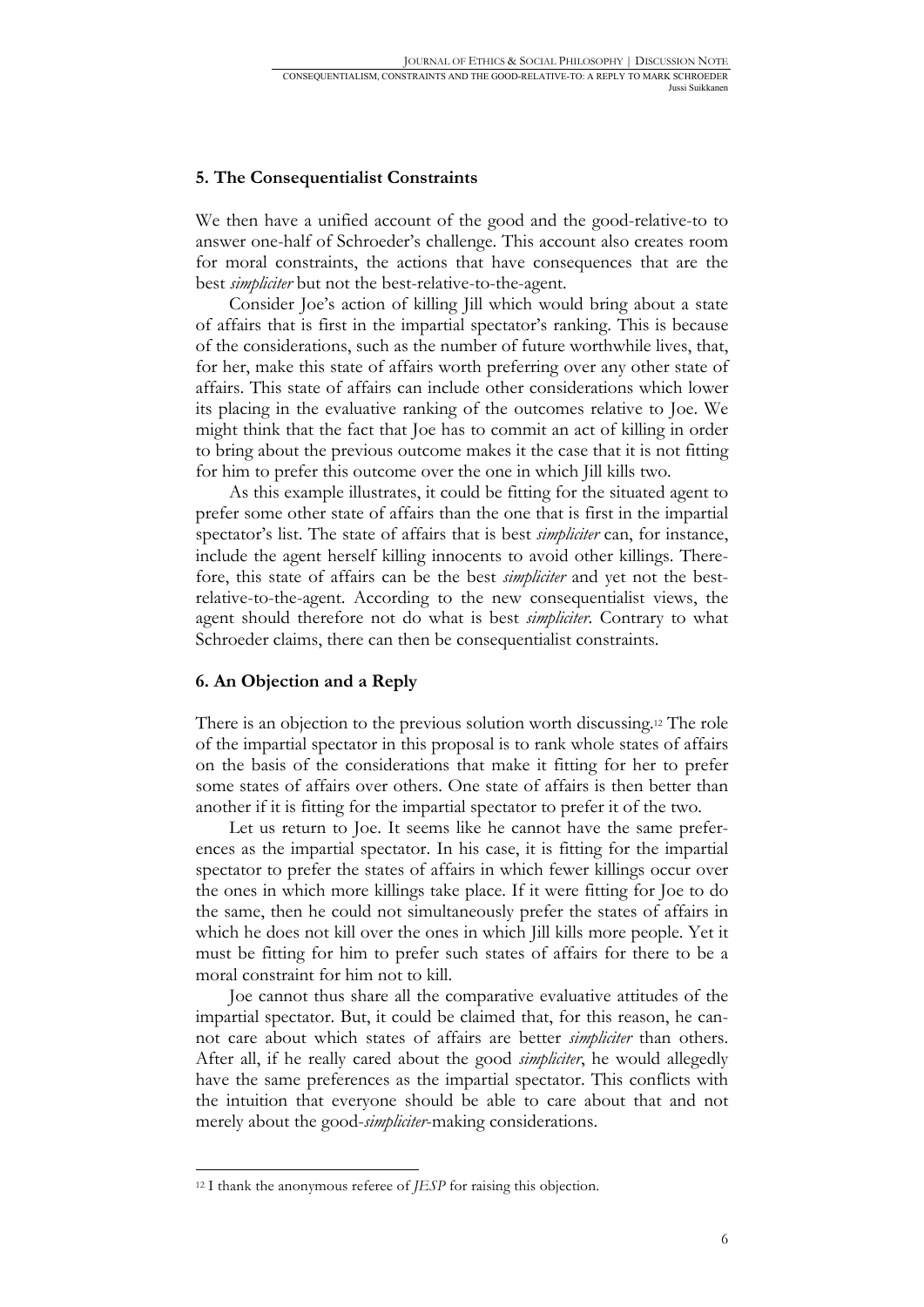I accept that everyone should be able to care about which states of affairs are better *simpliciter* than others. However, everyone should care about that only to a high but still-limited degree. That is, if there are moral constraints, no agent should care about which states of affairs are better *simpliciter* than others *so much* that this *always* decides for her which evaluative attitudes to adopt and how to act.13

If it is right to bring about the states of affairs that are best-relativeto-one, then caring about which states of affairs are better *simpliciter* than others helps one to do what is right. An agent who cares about the good *simpliciter* will first rank her options in terms of how good *simpliciter* they are. If she gets this ranking right, it represents which states of affairs the impartial spectator should prefer over others.

Because the same considerations make states of affairs fittingly preferable for the impartial spectator and the agent, that ranking also represents how good-relative-to-the-agent different options are, assuming that there are no special agential involvements or personal relationships present in the situation. If the agent cares about the good *simpliciter*, she will then want to choose the best *simpliciter* option which will be also bestrelative-to-her. Therefore, caring about the good *simpliciter* helps the agent to see what the right action is and motives her to do it.

However, an agent who cares about which states of affairs are better *simpliciter* than others should also care about her own agential involvement and the special relationships she has. Otherwise, she will act wrongly in the situations in which she should not bring about the outcome which is the best *simpliciter*, i.e., in the cases of moral constraints.

An agent who has all these aforementioned concerns can first determine which outcome is the best *simpliciter*.14 She can then consider if there are such agent-relative considerations present that they make some other state of affairs even better-relative-to-her. If there are such considerations present, then the agent should not care about the good *simpliciter* so much as to choose the (wrong, constrained) action which has the best consequences *simpliciter*.

To do the right action (i.e., the option best-relative-to-her) in these cases, the agent must care *more* about her own agential role and her personal relationships. However, if she only cared about those considerations and not about the good *simpliciter*, she would risk acting wrongly in other cases. Therefore, she, like everyone else, should care about what is best *simpliciter*. The proposed view need not deny this.

1

<sup>&</sup>lt;sup>13</sup> We can assume here that there are moral constraints. After all, we are discussing an objection according to which the new forms of consequentialism leave no room for constraints. Without there being moral constraints, this could not be an objection to the new forms of consequentialism.

<sup>14</sup> One motivation for the agent to consider first goodness *simpliciter* rather than goodness-relative-to-her is that at this point she can rely in part on the judgments of others. They will already have considered judgments about what is good *simpliciter* whereas few of them will have reflected on, for instance, what is good-relative-to-Joe.